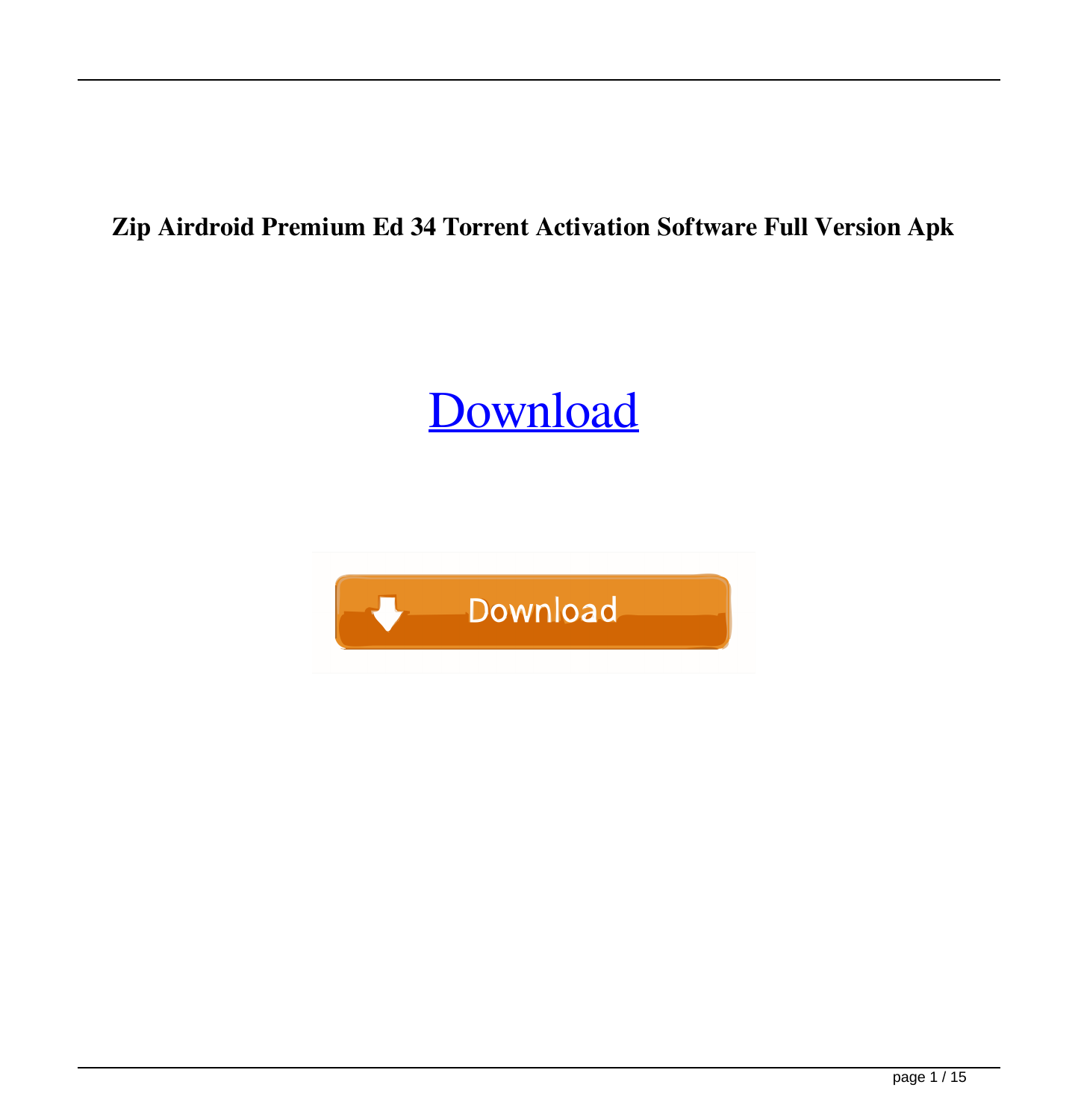Download the new AirDroid for Android for complete remote control of your files between your iPhone, iPad, and your computer. AirDroid uses your Wi-Fi or 3G data to transfer your files between devices and share them using your favorite messaging apps, AirDrop and WebDAV. It also supports: Screen Mirroring, screen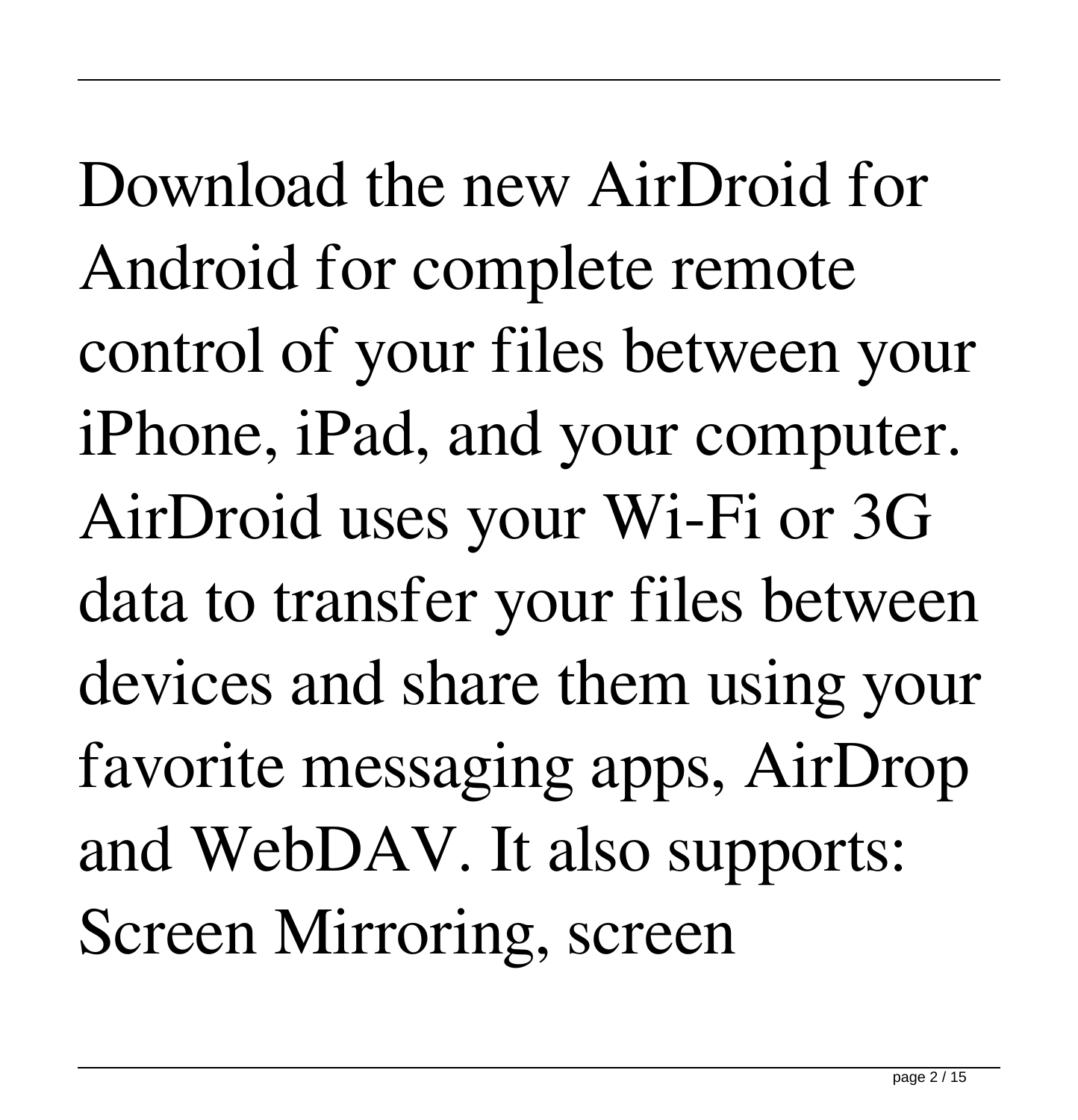recording, and remote control for iOS devices. AirDroid is not just a file and remote transferring tool but also a complete facts transferring device. You can use it for shifting and remote control your files between iOS devices, Macs, PCs, and Android devices.. Download AirDroid Premium MOD APK For Android 4.1 or.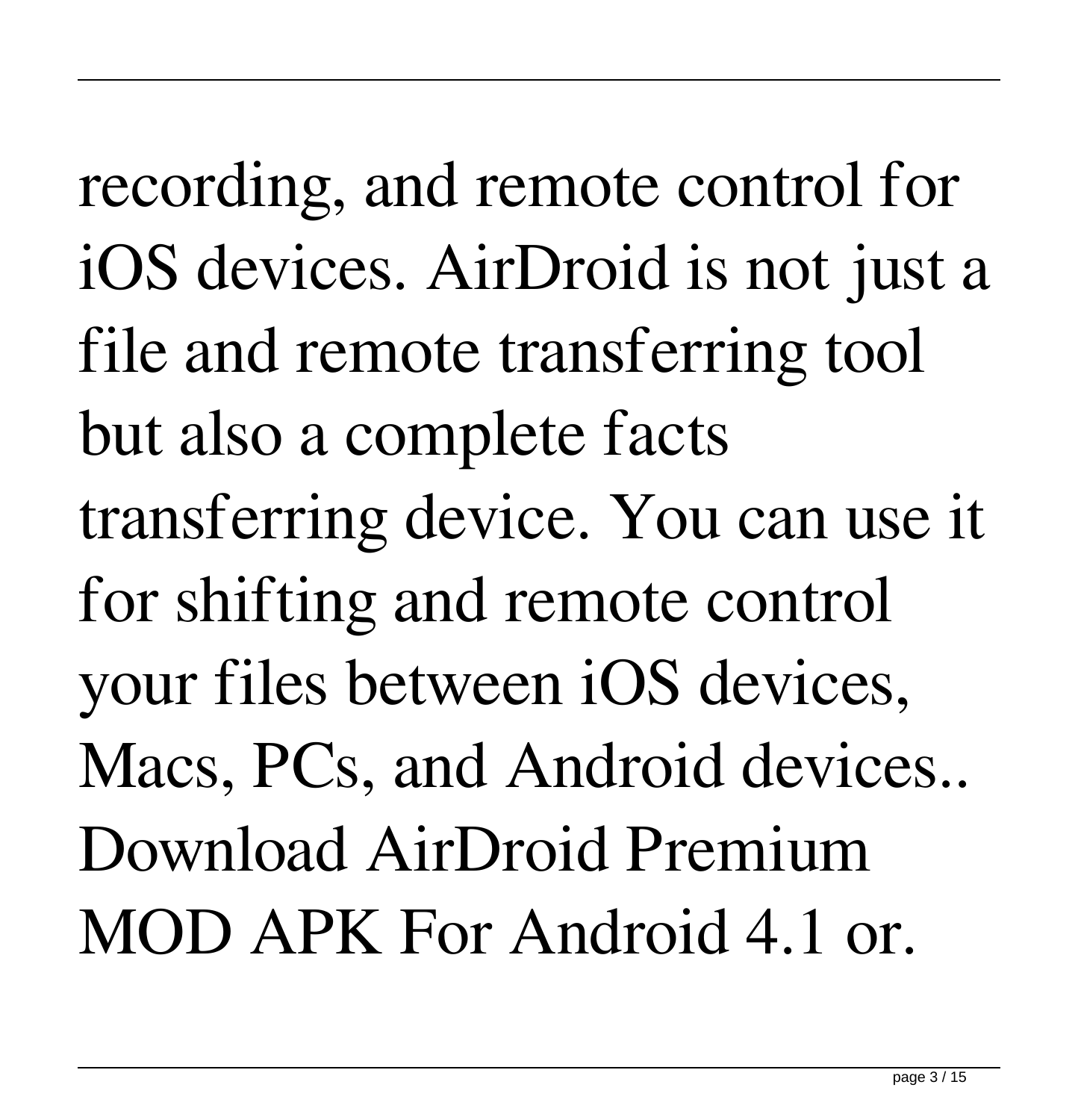Android. Download and Install AirDroid Premium MOD APK 4.2.9.7 (Unlocked Mod, Pro Features) [2021] For Android 4.2 or Higher. Share files, transfer files, remote control your device. Download AirDroid Premium MOD APK 4.2.9.7 Unlocked For Android 4.2 or Higher [2021] APK. Free downloads from G19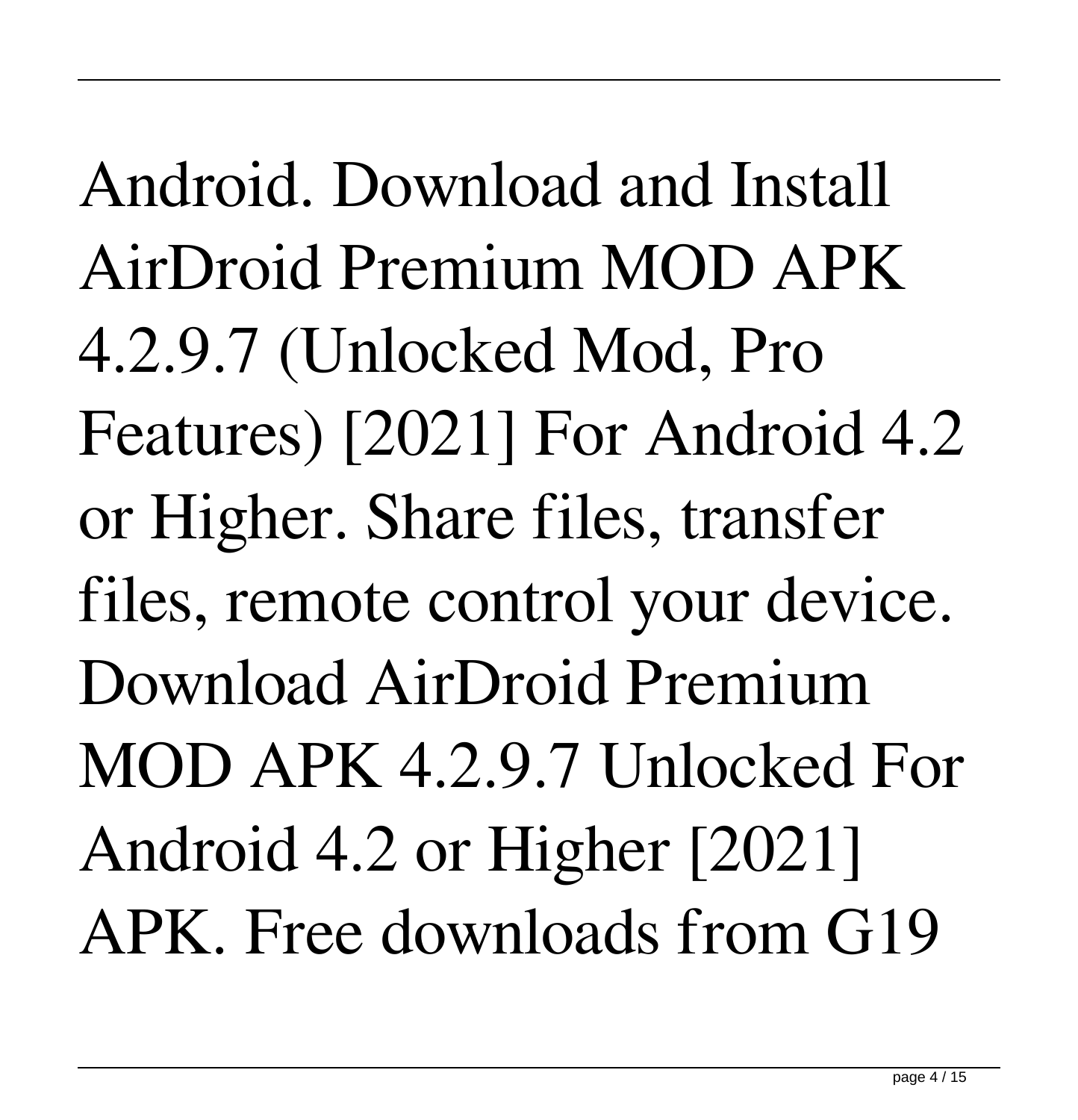Mobile. Type or paste your URL in the box above, or click the button to copy the link to your clipboard. It's that easy! The premium version of AirDroid. Android. AirDroid Premium MOD APK 4.2.9.7 Unlocked For Android 4.2 or Higher [2021] APK. Free downloads from G19 Mobile. Type or paste your URL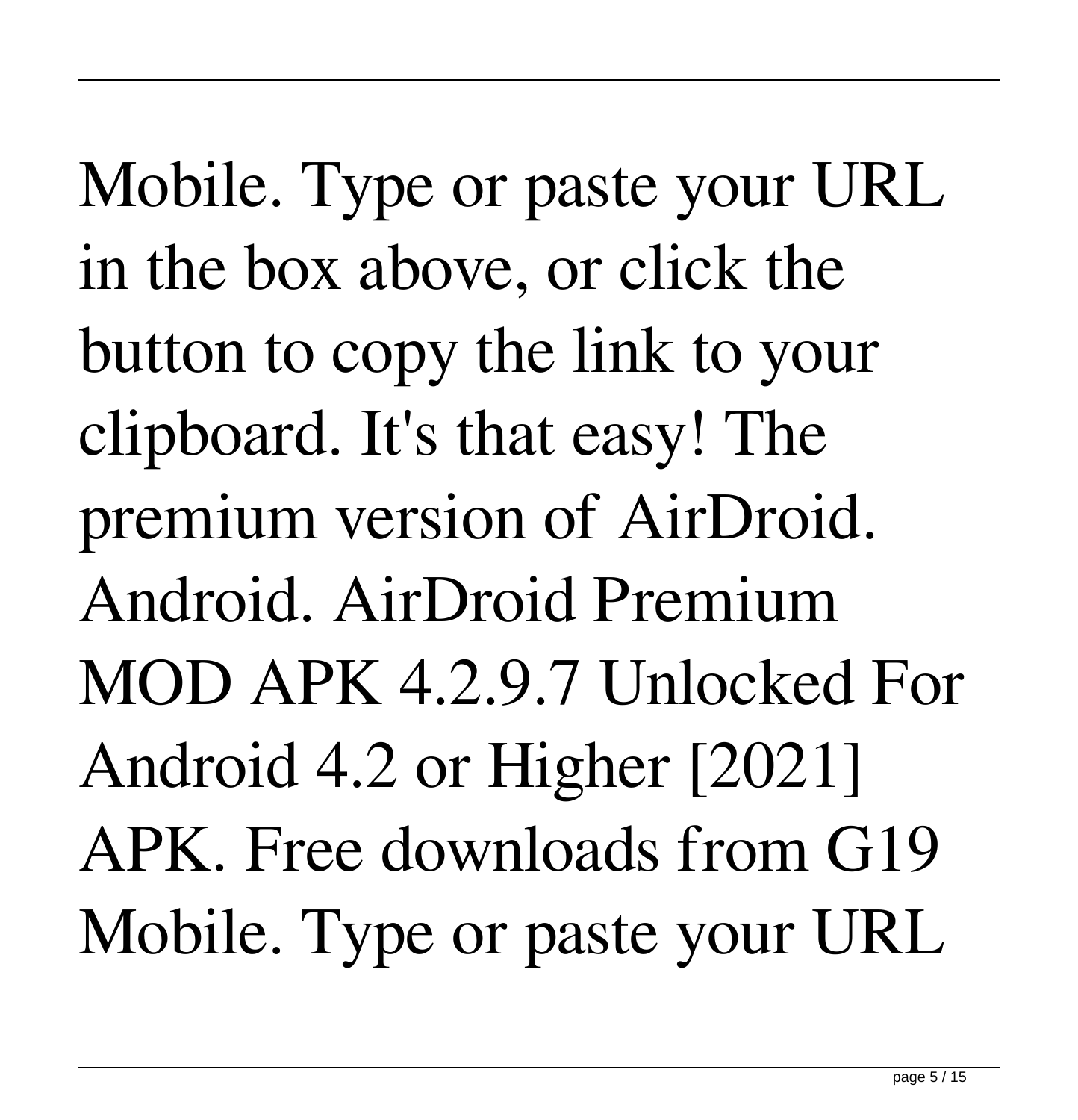in the box above, or click the button to copy the link to your clipboard. It's that easy! The premium version of AirDroid. Download AirDroid 1.8.4 Mod Apk v1.8.4 (Premium/Unlocked All) APK Download. [2020] Download AirDroid. Download ApklOo Pro Crack MOD APK v18.0 (Premium/Unlocked All).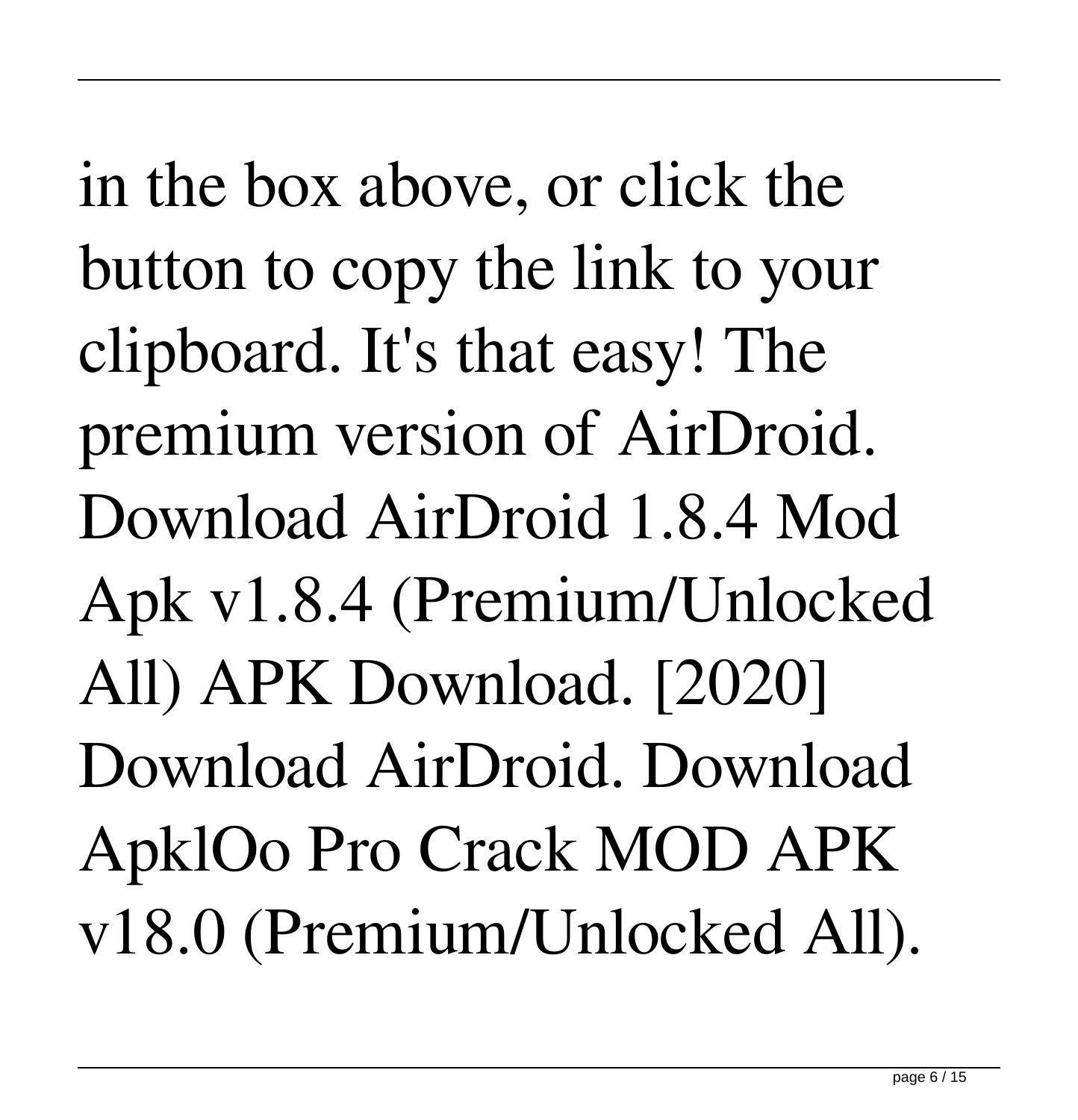Ios 7. Download AirDroid Premium MOD APK 4.2.9.7 Unlocked For Android 4.2 or Higher [2021] APK. Type or paste your URL in the box above, or click the button to copy the link to your clipboard. It's that easy! The premium version of AirDroid. Download AirDroid: Remote control file transfers for Android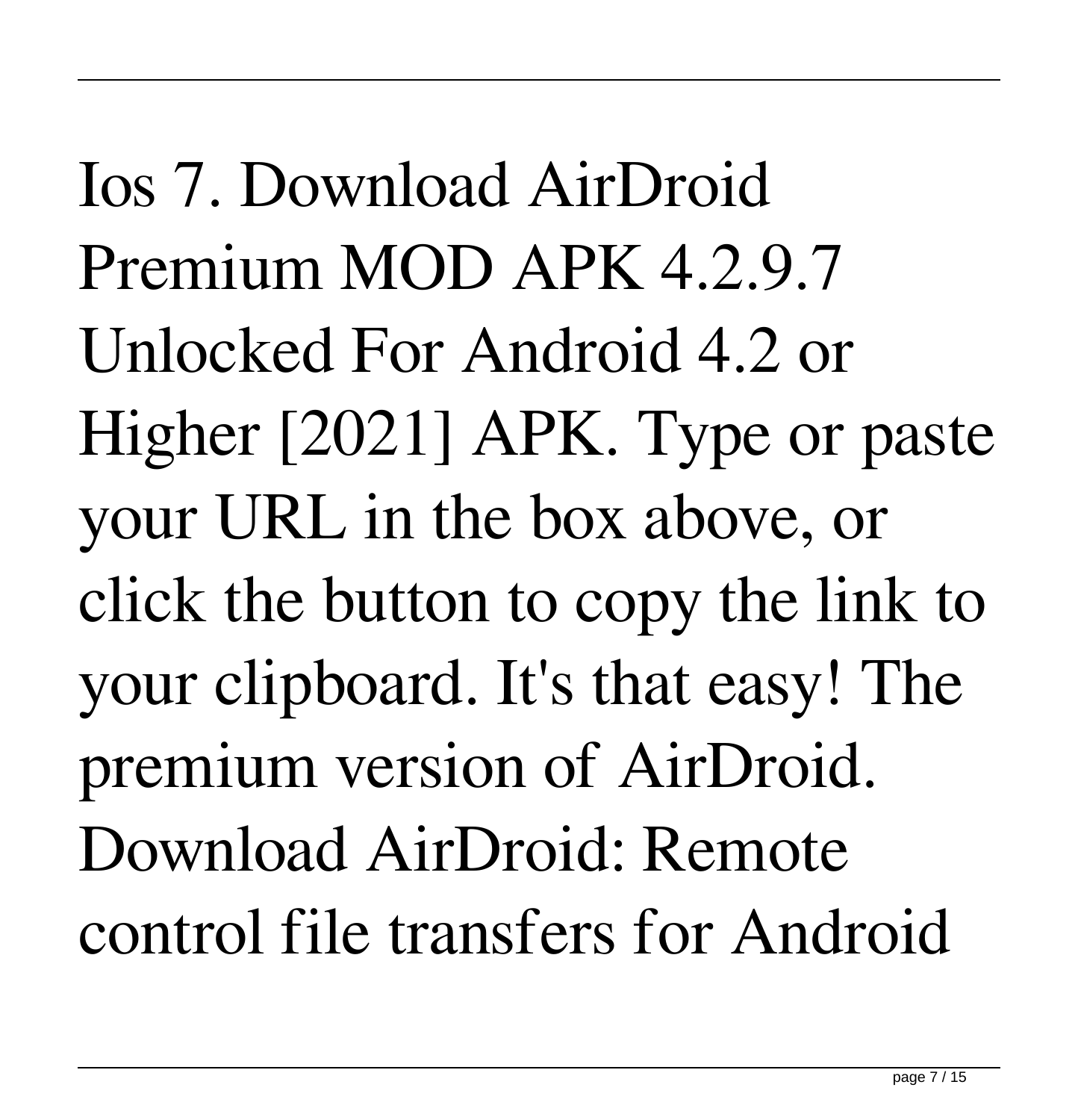devices now from Softonic: 100% safe and virus-free. Millions of downloads. Free and safe download. Download AirDroid Premium MOD AP

Android Apps & Games and the APK Crack are trademarks of the respective publishers.-intimate, intimate relationship. Playwright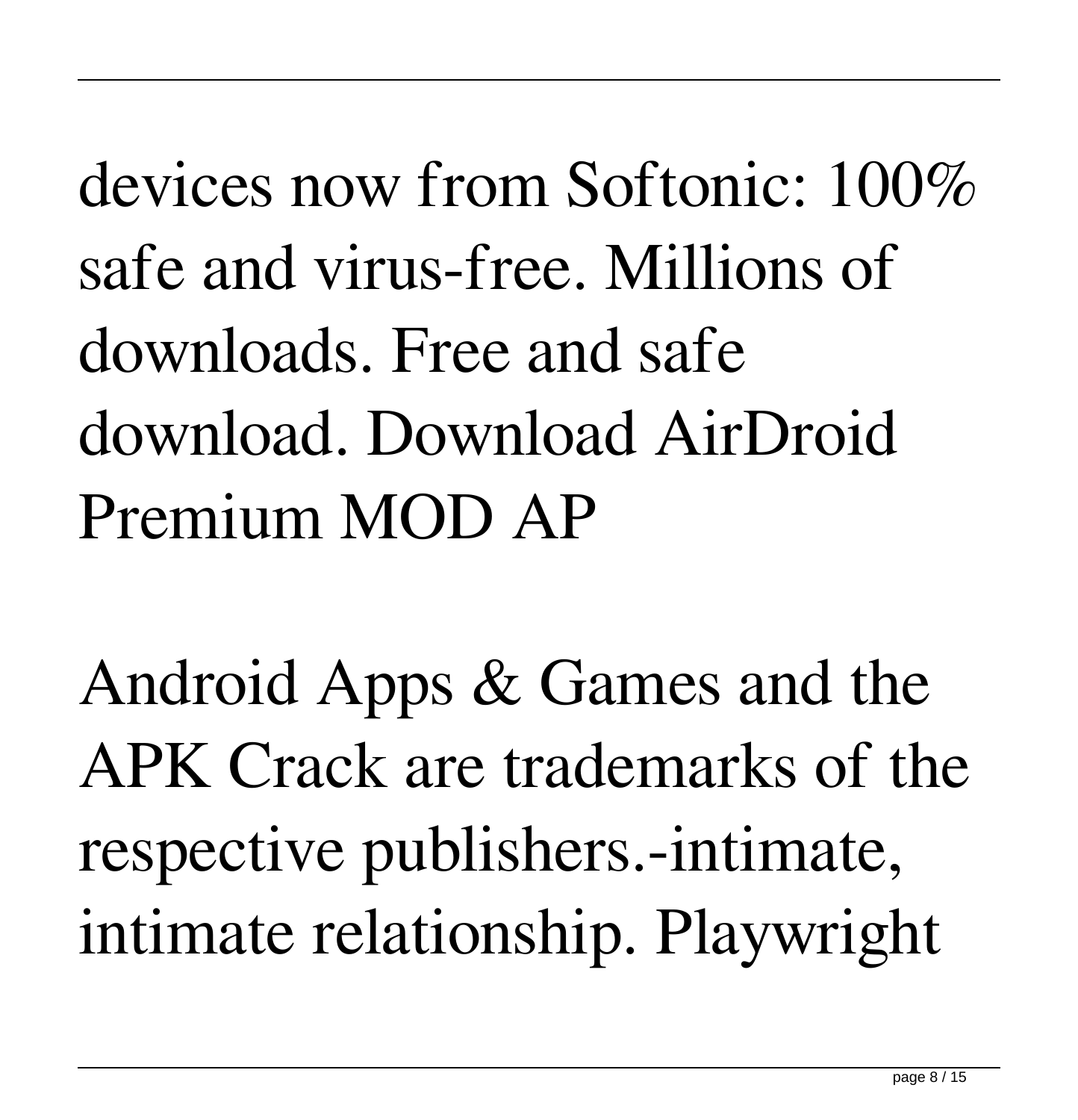Lisa Dwan's concept is an imaginative and ambitious exercise in sexual mythologizing. The play is set in a dystopian future where a young couple, Adam and Eve, try to bring about a new world order with the aid of a female computer. It's a significant idea for the contemporary theatre. The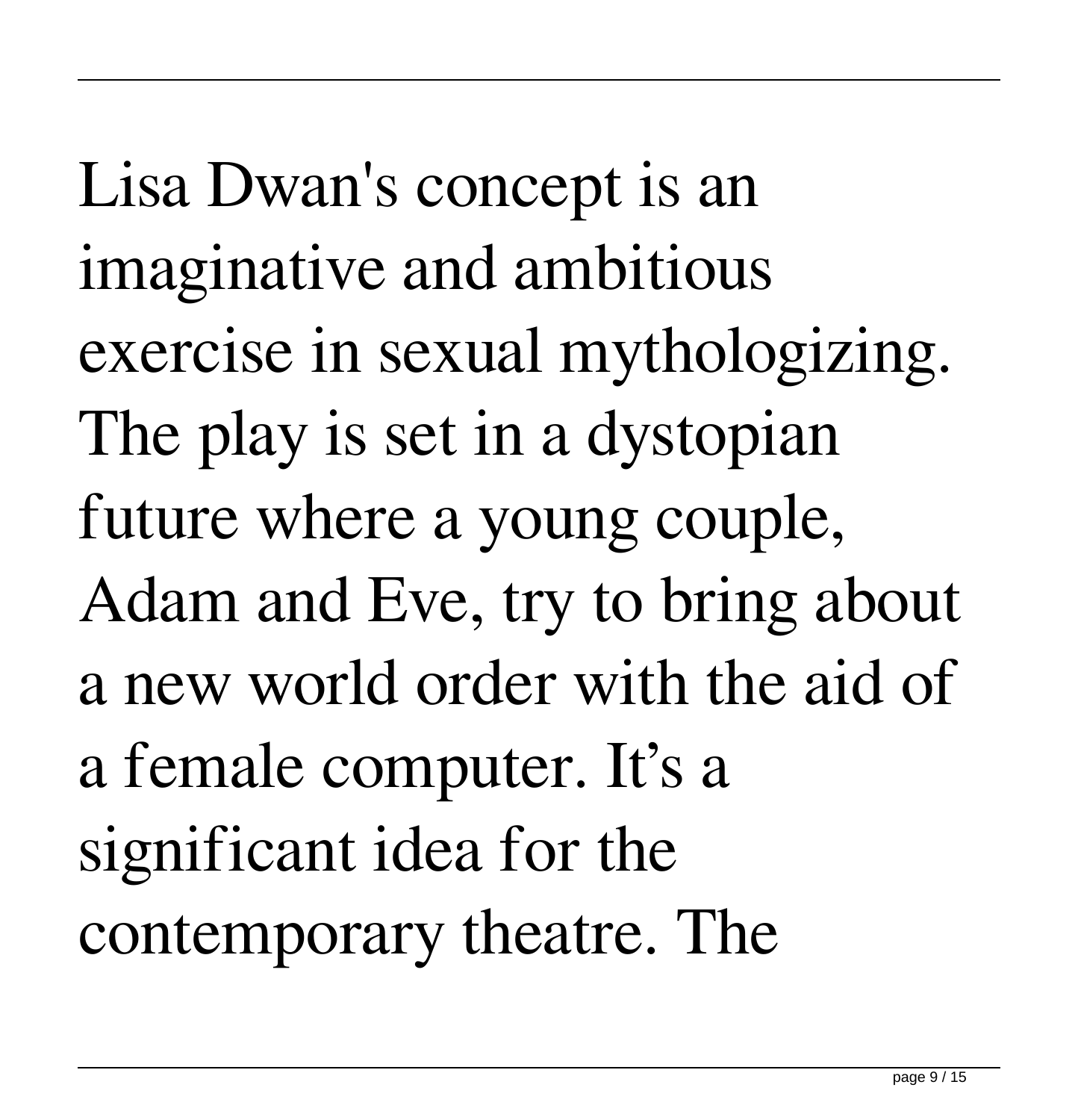computer plays god and that taps into current controversies about science and gender, not to mention it's a satire on the cult of the new age as a utopian milieu. The young couple move from an affluent and autonomous world to a world of discontent and alienation where they find the couple they've pledged their lives to have become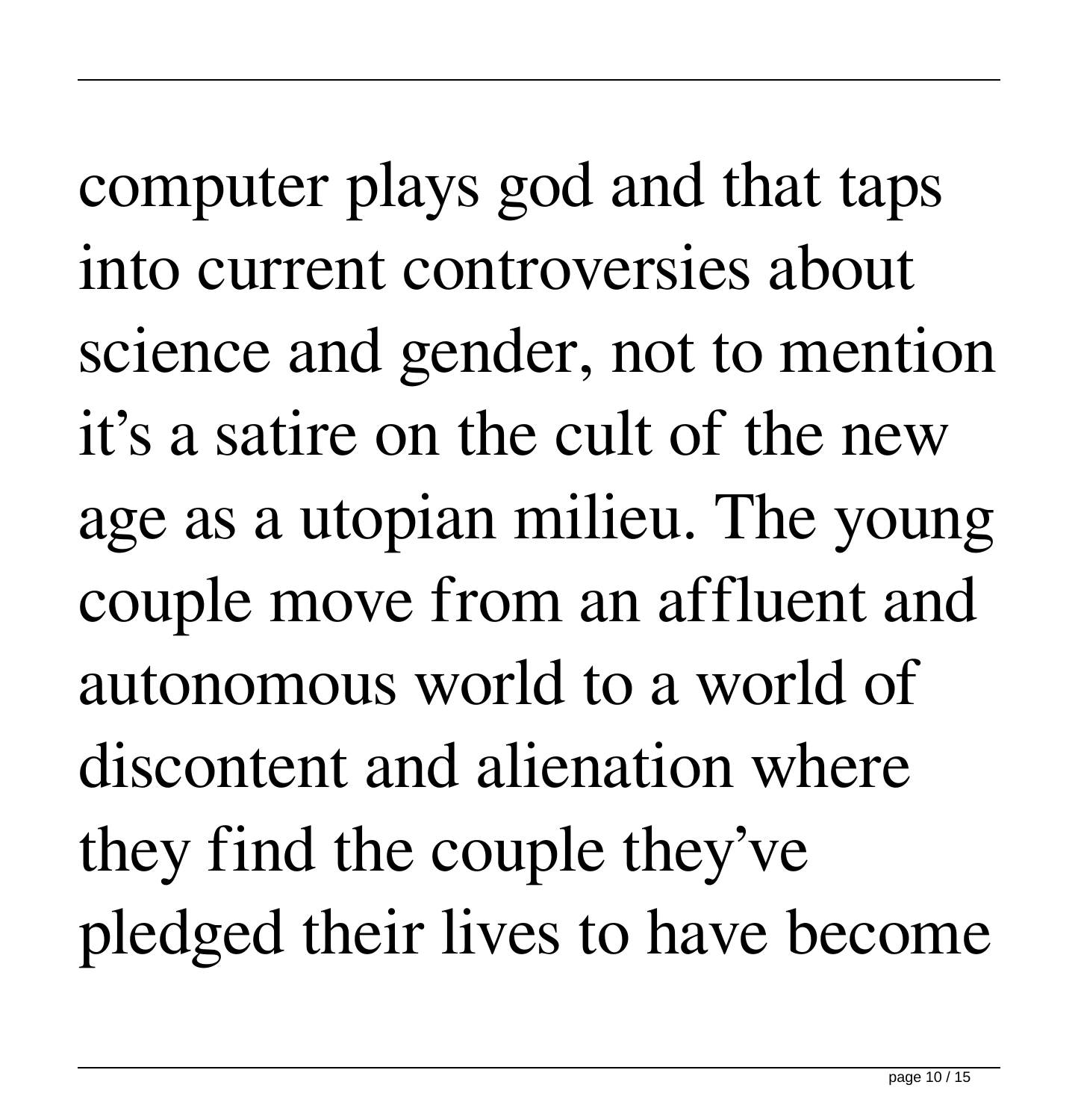alienated from them and they struggle to keep their marriage going. The play is set in the USA and I was surprised to find it was being performed in a venue close to where I live. Only a handful of venues around the UK host performances of serious plays, most of which are either revivals or adaptations of canonical British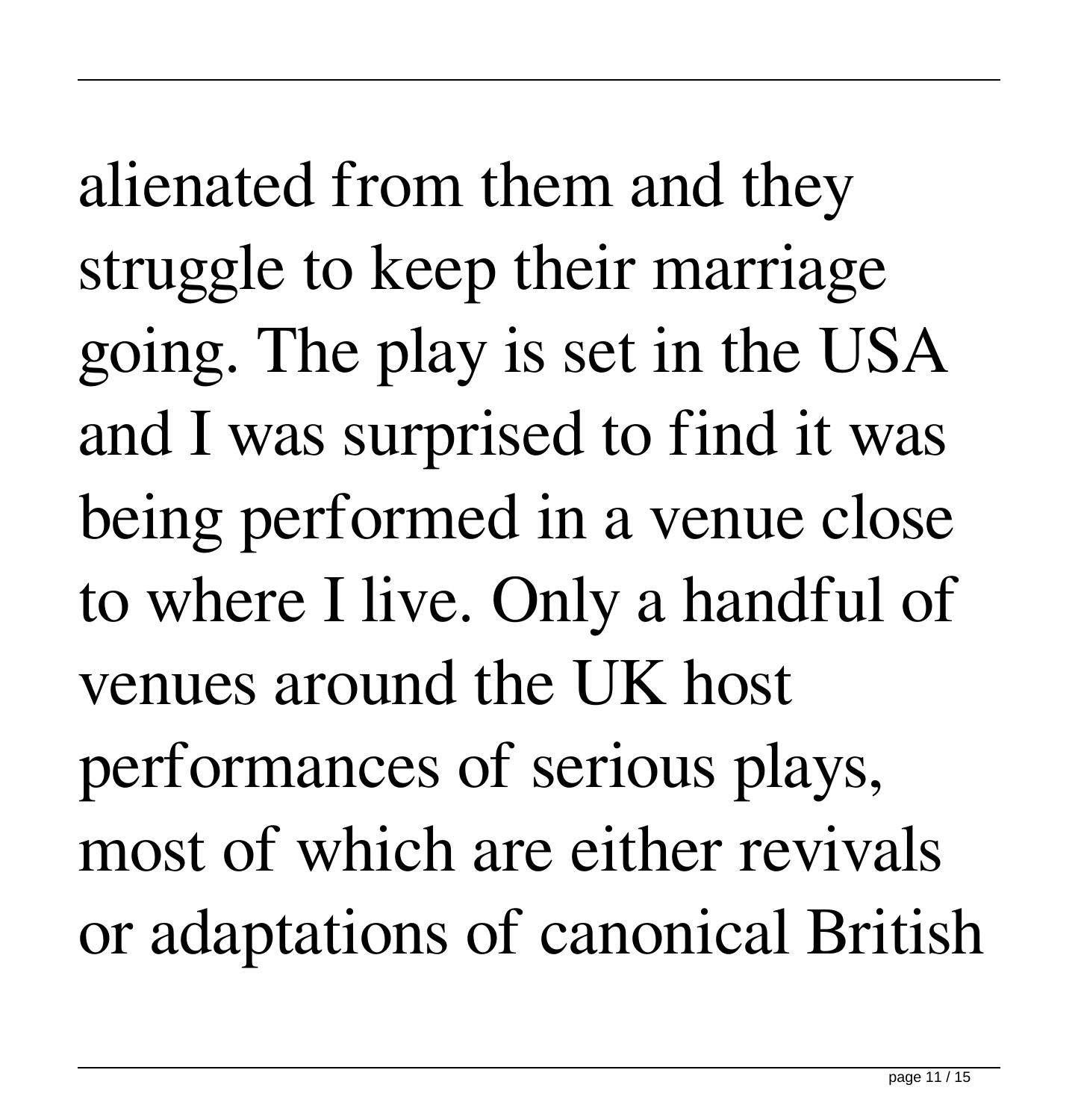and Irish plays. So a venue like Soho Theatre, which brings the best of contemporary Irish and UK theatre to London, being the home to a production of Dwan's play is an important achievement. It's a challenging concept for the theatre as well, as it asks us to suspend our belief in the characters and the plot as we know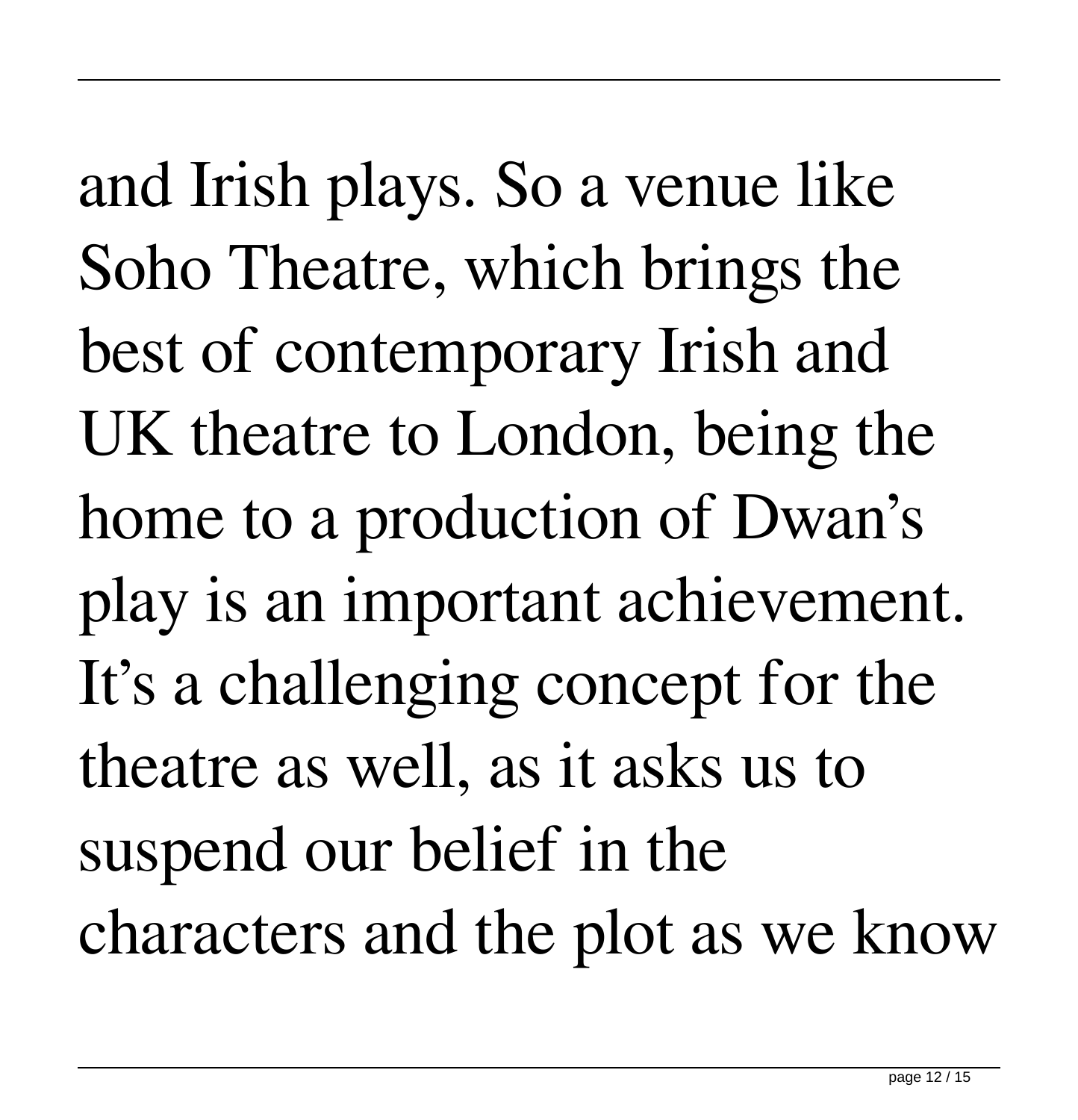it in favour of a new take on these ideas. The result is an exhilarating and thought-provoking night out.Lack of association between glutathione S-transferase M1 and cytochrome P4501A2 genetic polymorphisms and tobaccorelated oral premalignant lesions in a Korean population. Lack of association between glutathione S-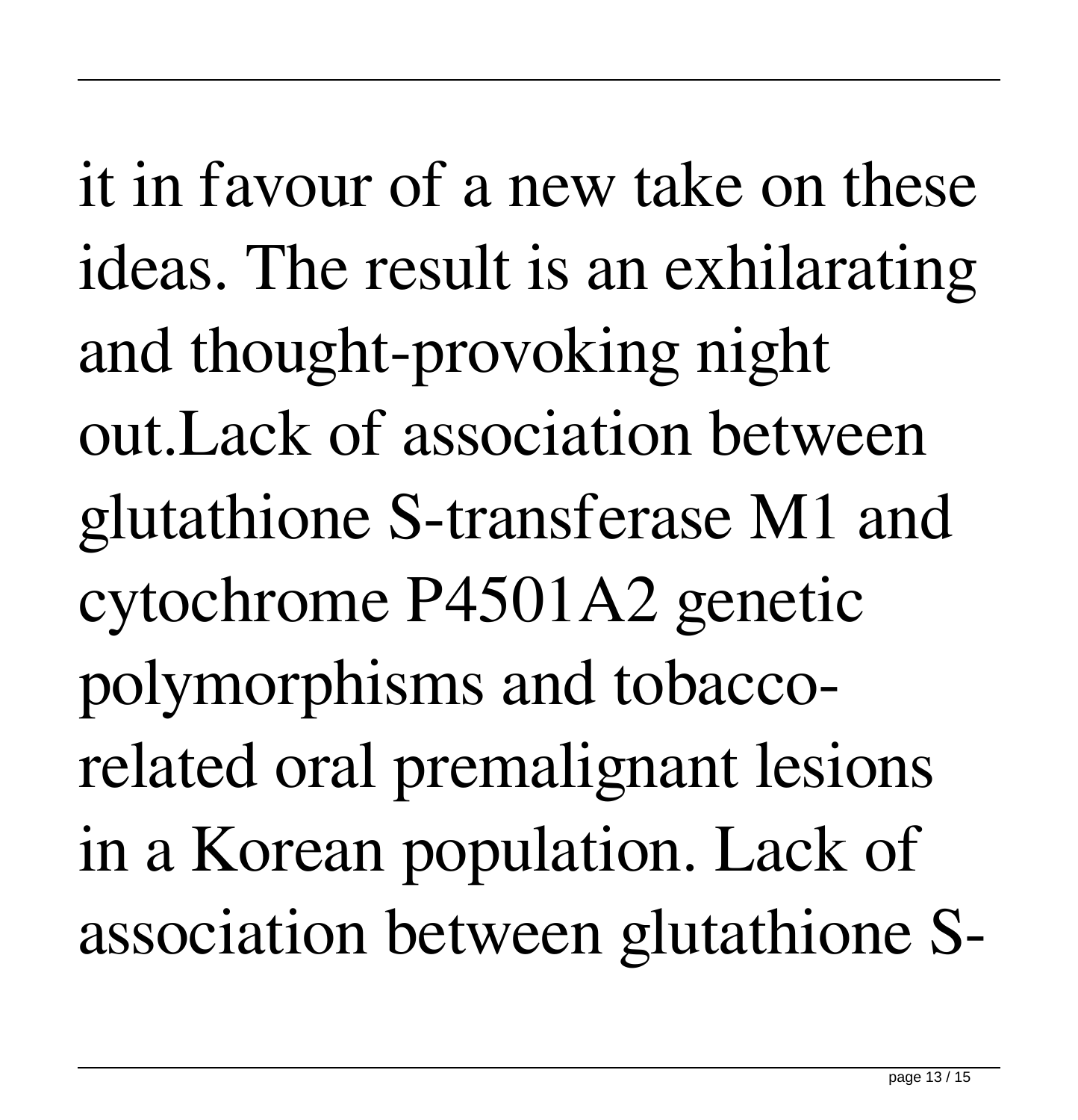transferase M1 (GSTM1) and cytochrome P450 1A2 (CYP1A2) genetic polymorphisms and tobacco-related oral premalignant lesions (OPMLs) in a Korean population. The study objective was to investigate the association of GSTM1 and CYP1A2 genetic polymorphisms with the risk of developing OPMLs in a Korean